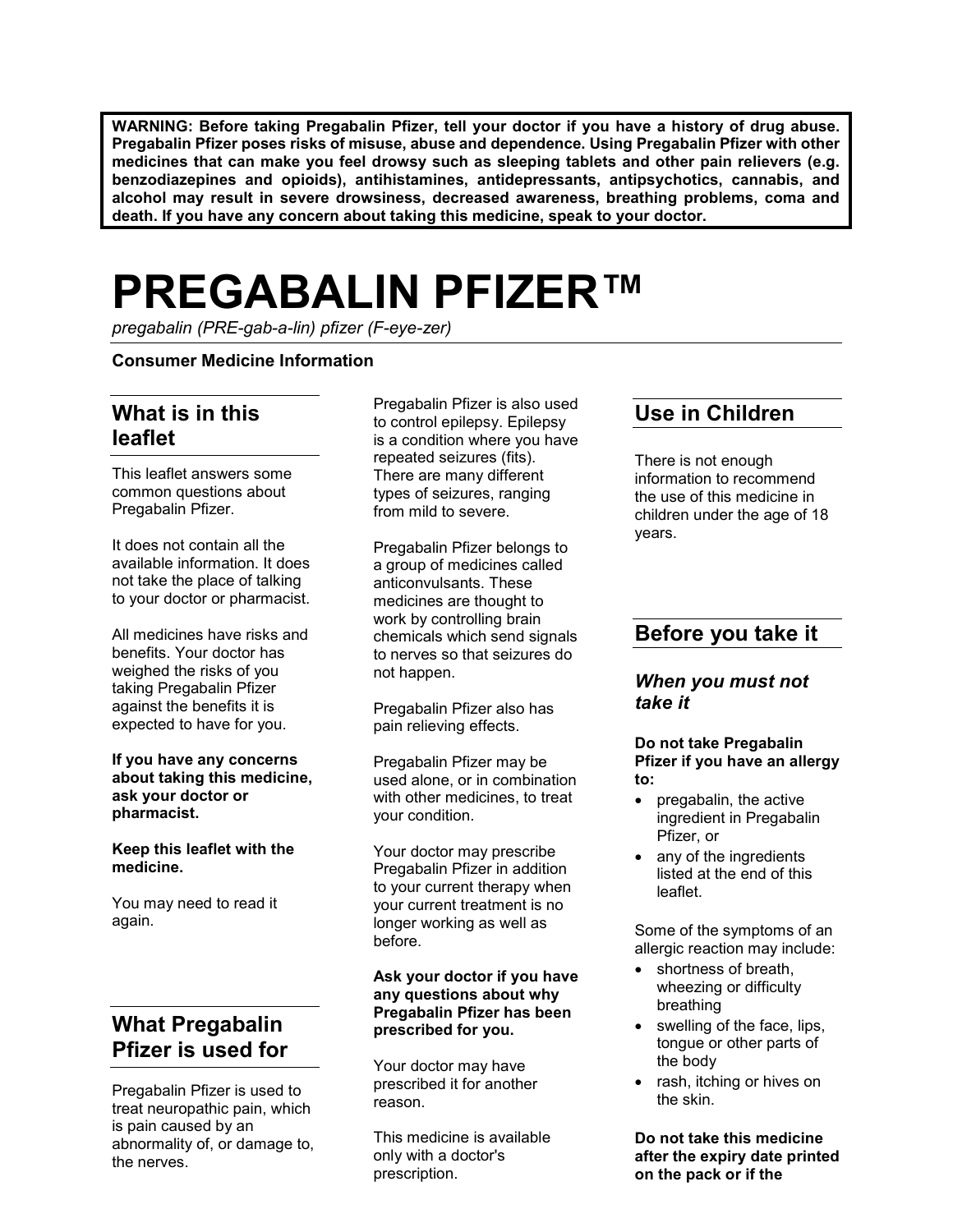### **packaging is torn or shows signs of tampering.**

If the capsules have expired or the pack is damaged, return to your pharmacist for disposal.

### **If you are not sure whether you should start taking this medicine, talk to your doctor.**

### *Before you start to take it*

### **Tell your doctor or pharmacist if you have allergies to:**

- any other medicines, especially barbiturates or any other anticonvulsant medicines
- any other substances, such as foods, preservatives or dyes.

#### **Tell your doctor if you have or have had any of the following medical conditions:**

- congestive heart failure
- hereditary problems with galactose metabolism
- kidney problems
- diabetes
- depression.

### **Tell your doctor if you have a history of drug abuse.**

Pregabalin Pfizer poses risks of misuse, abuse and dependence. Your body may become used to you taking Pregabalin Pfizer and this may result in physical dependence. It means that you may experience withdrawal symptoms if you stop taking Pregabalin Pfizer suddenly. So it is important to strictly follow the directions given by your doctor.

### **Tell your doctor if you are pregnant or plan to become pregnant.**

Pregabalin Pfizer is not recommended for use during pregnancy. However, if you have epilepsy, it is very important to control your fits while you are pregnant. If it is necessary for you to take Pregabalin Pfizer, your doctor can help you decide whether or not to take it during pregnancy.

### **Tell your doctor if you are breast-feeding or plan to breast-feed.**

The active ingredient in Pregabalin Pfizer passes into breast milk and its safety in infants is unknown. It is recommended that you do not breast-feed while taking Pregabalin Pfizer.

**If you have not told your doctor about any of the above, tell them before you start taking Pregabalin Pfizer.**

# *Taking other medicines*

### **Tell your doctor or pharmacist if you are taking any other medicines, including:**

- all prescription medicines
- all medicines, vitamins, herbal supplements or natural therapies you buy without a prescription from a pharmacy, supermarket, naturopath or health food shop.

Some medicines may be affected by Pregabalin Pfizer or may affect how well it works. You may need different amounts of your medicines, or you may need to take different medicines. Your doctor will advise you.

Pregabalin Pfizer and certain other medicines may influence each other.

**Using Pregabalin Pfizer with other medicines that can make you feel drowsy such as sleeping tablets and other pain relievers (e.g. benzodiazepines and opioids), antihistamines, antidepressants, antipsychotics, cannabis, and alcohol may result in severe drowsiness, decreased awareness, breathing problems, coma and death.**

Your doctor will minimise the dose and duration of use; and monitor you for signs and symptoms of breathing difficulties and sedation.

Your doctor and pharmacist have more information on medicines to be careful with or avoid while taking Pregabalin Pfizer.

# **How to take it**

### **Follow all directions given to you by your doctor carefully.**

They may differ from the information contained in this leaflet.

**If you do not understand the instructions on the box, ask your doctor or pharmacist for help.**

# *How much to take*

Your doctor will tell you how many capsules you need to take each day. This may depend on your age, your condition and whether or not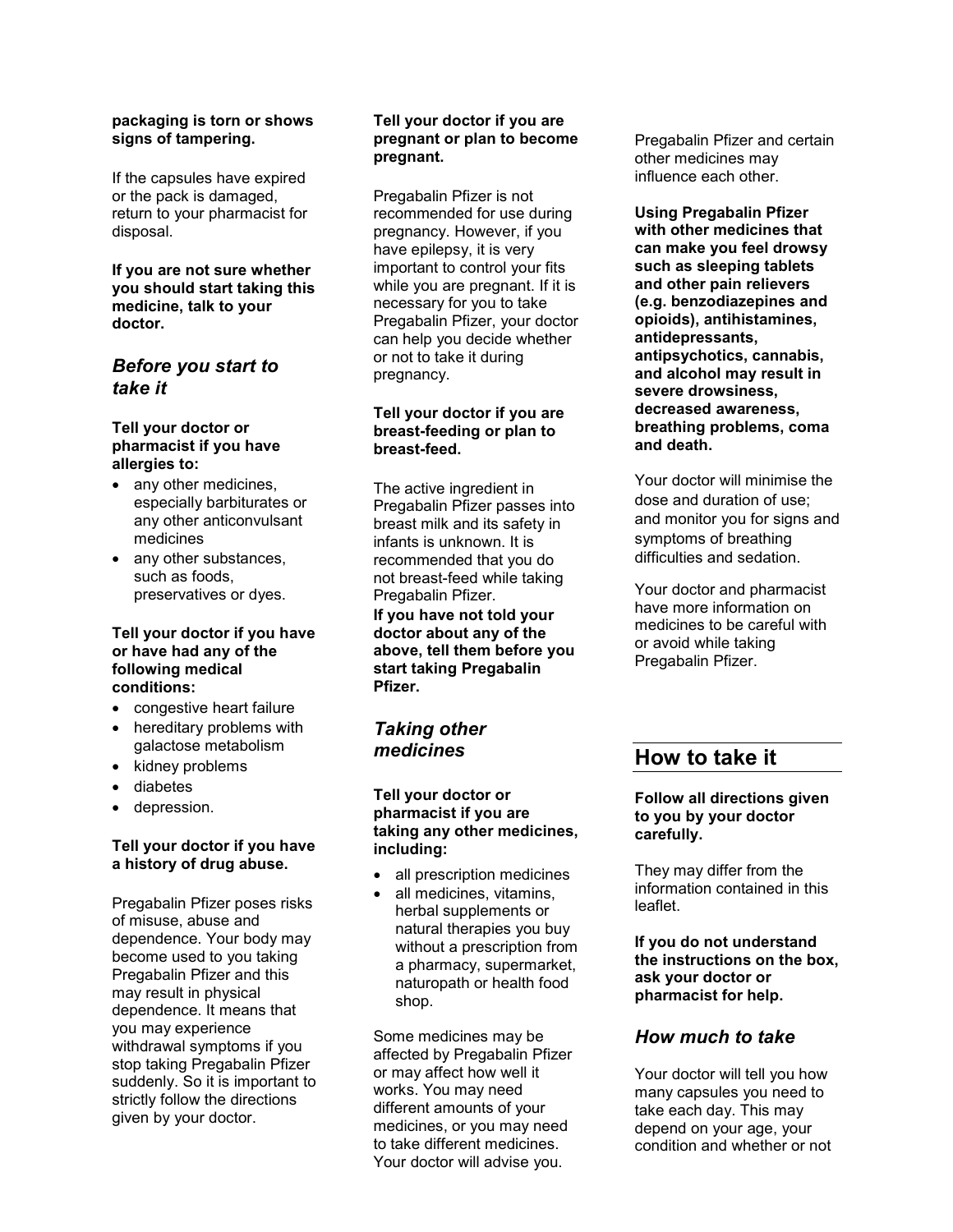you are taking any other medicines.

Your doctor may recommend that you start with a low dose of Pregabalin Pfizer and slowly increase the dose to the lowest amount needed to control your epilepsy/convulsions or neuropathic pain.

The usual dose range is 150 mg per day to 600 mg per day given in two divided doses.

### *How to take it*

**Swallow the capsules whole with a full glass of water.**

### *When to take it*

### **Take your medicine at about the same time each day.**

Taking it at the same time each day will have the best effect. It will also help you remember when to take it.

It does not matter if you take this medicine before or after food.

### *How long to take it*

### **Continue taking your medicine for as long as your doctor tells you.**

This medicine helps to control your condition, but does not cure it. It is important to keep taking your medicine, even if you feel well.

**Do not stop taking Pregabalin Pfizer, or lower the dosage, without checking with your doctor. Do not let yourself run out of medicine over the weekend or on holidays.**

Stopping Pregabalin Pfizer suddenly may worsen your condition or increase your chance of experiencing withdrawal symptoms, such as sleeplessness, headache, nausea (feeling sick), anxiety, excessive sweating or diarrhoea (runny stools). If appropriate, your doctor will slowly reduce your dose before you can stop taking it completely.

### *If you forget to take it*

**If it is almost time for your next dose (within 4 hours), skip the dose you missed and take your next dose when you are meant to.**

**Otherwise, take it as soon as you remember, and then go back to taking your medicine as you would normally.**

### **Do not take a double dose to make up for the dose that you missed.**

This may increase the chance of you getting an unwanted side effect.

#### **If you are not sure what to do, ask your doctor or pharmacist.**

**If you have trouble remembering to take your medicine, ask your pharmacist for some hints.**

# *If you take too much (overdose)*

**Immediately telephone your doctor or the New Zealand National Poisons Information Centre (telephone 0800 POISON or 0800 764 766) for advice, or go to Accident and Emergency at the nearest hospital, if you think that you or anyone else may** 

### **have taken too much Pregabalin Pfizer.**

**Do this even if there are no signs of discomfort or poisoning.**

You may need urgent medical attention.

Symptoms of an overdose with Pregabalin Pfizer may include mood changes, feeling tired, confusion, depression, agitation, restlessness or seizures.

# **While you are taking it**

### *Things you must do*

**If you are about to be started on any new medicine, remind your doctor, dentist or pharmacist that you are taking Pregabalin Pfizer.**

**Tell any other doctors, dentists and pharmacists who treat you that you are taking this medicine. If you are going to have surgery, tell the surgeon or anaesthetist that you are taking this medicine.**

It may affect other medicines used during surgery.

### **Tell your doctor immediately if you experience any changes in your vision.**

Pregabalin Pfizer may cause blurring or other changes in eyesight. Your doctor may ask you to stop taking Pregabalin Pfizer to improve these symptoms.

**Tell your doctor immediately if you have**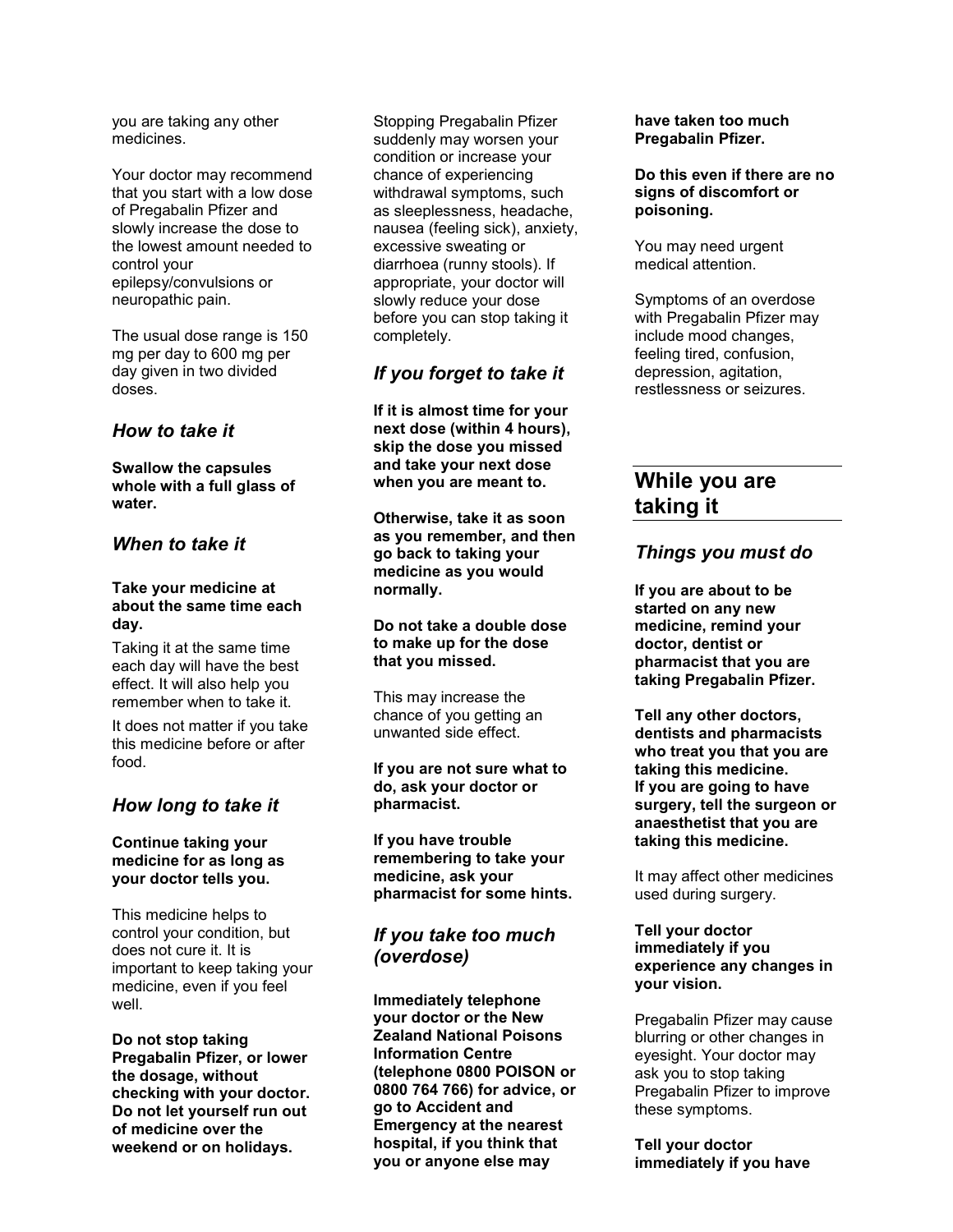**any thoughts of suicide or self-harm, any unusual changes in mood or behaviour, or show signs of depression.**

Some people taking medicines to treat convulsions, such as Pregabalin Pfizer, have had thoughts of harming themselves or taking their life.

### **Patients and caregivers should be alert and monitor for these effects.**

#### **Signs and symptoms of suicidal risk include:**

- thoughts or talk of death or suicide
- thoughts or talk of selfharm or harm to others
- any recent attempts of self-harm
- new or an increase in aggressive behaviour, irritability or agitation
- new or worsening depression.

Mention of suicide or violence must be taken seriously.

**If you or someone you know is demonstrating these warning signs of suicide while taking Pregabalin Pfizer, contact your doctor or a mental health professional right away.**

**Tell your doctor immediately if you experience trouble breathing or shallow breaths.**

If you have nervous system or respiratory disorders, kidney problems, or you are older than 65, your doctor may adjust your dose.

**Tell your doctor if you feel Pregabalin Pfizer is not helping your condition.**

Your doctor may need to change your medicine.

### **Tell your doctor if, for any reason, you have not taken Pregabalin Pfizer exactly as prescribed.**

Otherwise, your doctor may change your treatment unnecessarily.

**If you become pregnant while taking Pregabalin Pfizer, tell your doctor immediately.**

### **Keep all of your doctor's appointments so that your progress can be checked.**

Your doctor may do some tests from time to time to make sure the medicine is working and to prevent unwanted side effects.

### *Things you must not do*

**Do not take Pregabalin Pfizer to treat any other complaints unless your doctor tells you to.**

**Do not give your medicine to anyone else, even if their symptoms seem similar to yours or they have the same condition as you.**

**Do not stop taking your medicine or lower the dosage without checking with your doctor.**

# *Things to be careful of*

### **Be careful driving or operating machinery until you know how Pregabalin Pfizer affects you.**

As with other anticonvulsant medicines, Pregabalin Pfizer may cause dizziness and drowsiness in some people. If you have any of these

symptoms, do not drive, operate machinery or do anything else that could be dangerous.

### **Be careful when drinking alcohol while you are taking this medicine.**

If you drink alcohol, symptoms such as dizziness and drowsiness may be worse.

# **Side effects**

### **Tell your doctor or pharmacist as soon as possible if you do not feel well while you are taking Pregabalin Pfizer.**

Pregabalin Pfizer helps most people with neuropathic pain or epilepsy, but it may have unwanted side effects in a few people. All medicines can have side effects. Sometimes they are serious, most of the time they are not. You may need medical attention if you get some of the side effects.

It can be difficult to tell whether side effects are the result of taking Pregabalin Pfizer, effects of your condition or side effects of other medicines you may be taking. For this reason it is important to tell your doctor of any change in your condition.

If you are over 65 years of age you may have an increased chance of getting side effects.

### **Do not be alarmed by the list of side effects.**

You may not experience any of them.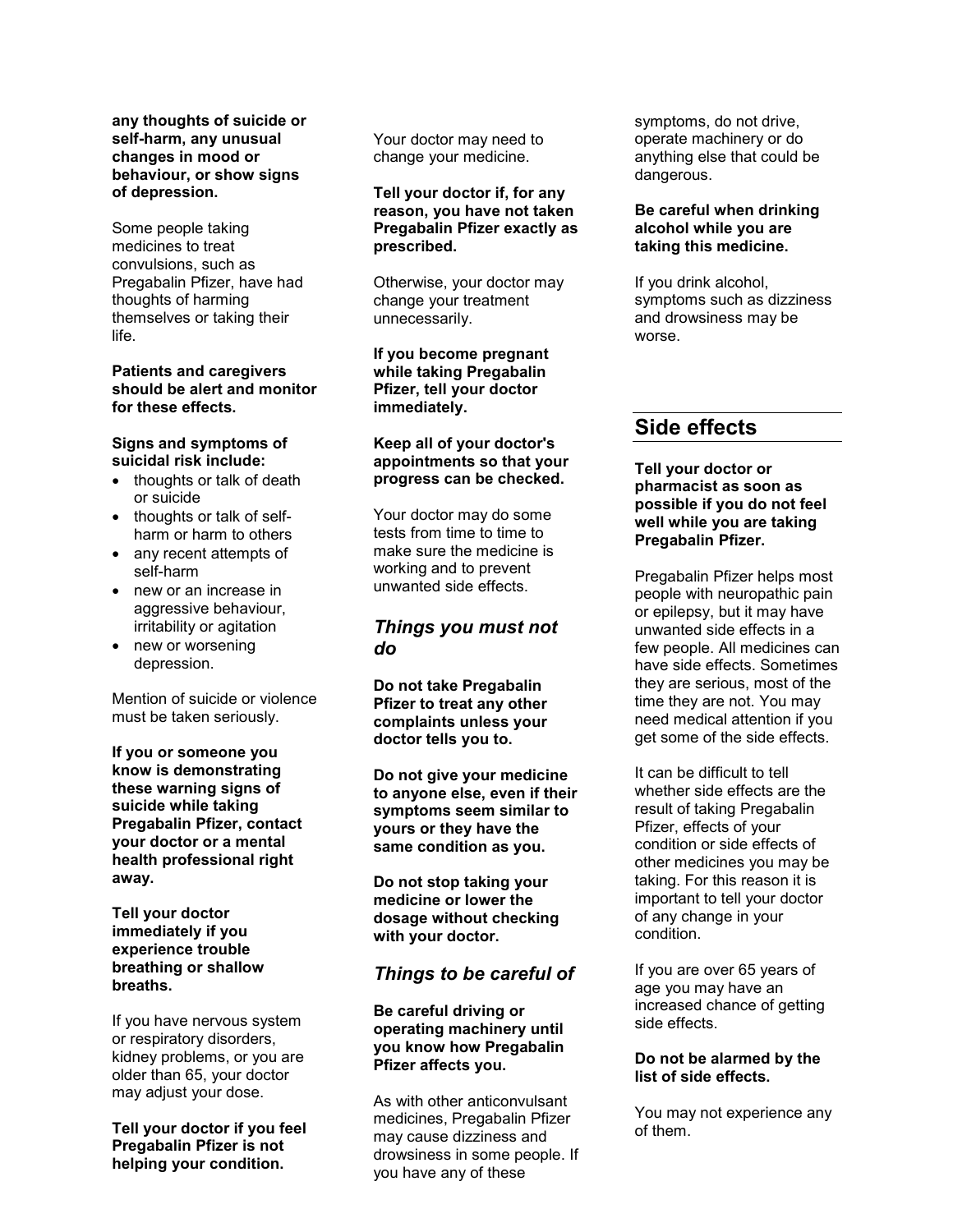**If you get any side effects, do not stop taking Pregabalin Pfizer without first talking to your doctor or pharmacist.**

**Ask your doctor or pharmacist to answer any questions you may have.**

# *Tell your doctor if...*

**Tell your doctor or pharmacist if you notice any of the following and they worry you:**

- dizziness
- feeling tired or drowsy
- constipation
- diarrhoea
- nausea
- headache
- increase in weight
- unsteadiness when walking, reduced coordination, shaking or tremors
- dry mouth
- blurred or double vision.

The above list includes the more common side effects of your medicine. They are usually mild and short-lived.

### *Tell your doctor as soon as possible if...*

### **Tell your doctor as soon as possible if you notice any of the following:**

- unusual changes in mood or behaviour
- signs of new or increased irritability or agitation
- signs of depression
- confusion
- swelling of the hands, ankles or feet
- enlargement of breasts
- unexplained muscle pain, tenderness and weakness
- passing little to no urine.
- trouble breathing, shallow breaths.

The above list includes serious side effects that may require medical attention. Serious side effects are rare.

# *Go to hospital if...*

**Tell your doctor immediately or go to Accident and Emergency at your nearest hospital, if you notice any of the following:**

- shortness of breath, swelling of the feet and legs, weight increase due to fluid build-up
- irritated red eyes that are sensitive to light
- more frequent or more severe seizures (fits)
- sudden signs of allergy such as rash, itching or hives, swelling of the face, lips, tongue or other parts of the body, shortness of breath, wheezing or difficulty breathing.

The above list includes very serious side effects. You may need urgent medical attention or hospitalisation. These side effects are very rare.

### **Tell your doctor or pharmacist if you notice anything else that is making you feel unwell.**

Other side effects not listed above may also occur in some people. Some of these side effects (for example, changes in blood pressure) can only be found when your doctor does tests from time to time to check your progress.

# **After taking it**

# *Storage*

**Keep your capsules in the pack until it is time to take them.**

If you take the capsules out of the pack they may not keep well.

**Keep your capsules in a cool dry place where the temperature stays below 25°C.**

**Do not store Pregabalin Pfizer or any other medicine in the bathroom or near a sink. Do not leave it on a windowsill or in the car on hot days.**

Heat and dampness can destroy some medicines.

### **Keep it where children cannot reach it.**

A locked cupboard at least one-and-a-half metres above the ground is a good place to store medicines.

# *Disposal*

**If your doctor tells you to stop taking this medicine or the expiry date has passed, ask your pharmacist what to do with any medicine that is left over.**

# **Product Description**

# *What it looks like*

25 mg - White hard gelatin capsule, marked "Pfizer PGN 25" with black ink. 75 mg - White and orange hard gelatin capsule, marked "Pfizer PGN 75" with black ink.

150 mg - White hard gelatin capsule, marked "Pfizer PGN 150" with black ink.

300 mg - White and orange hard gelatin capsule, marked